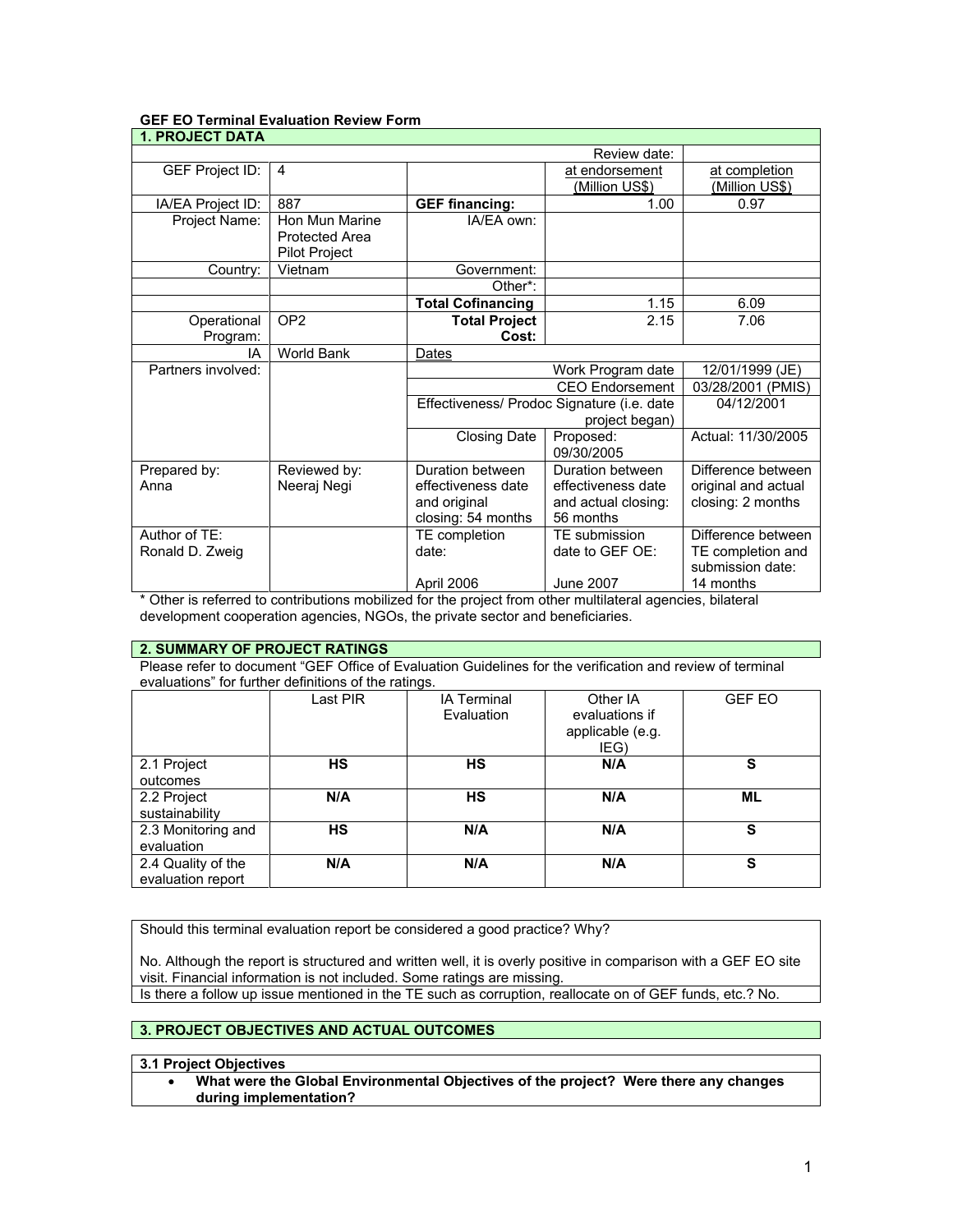According to the project brief the Global Environmental Objective of the project was to conserve a representative example of internationally significant and threatened marine biodiversity. There was no change during implementation.

## • **What were the Development Objectives of the project? Were there any changes during implementation?**

According to the project brief the development objective of the project was to enable local island communities to improve their livelihoods, and in partnership with other stakeholders to effectively protect and manage the marine biodiversity at Hon Mun as a model for collaborative MPA management in Vietnam.

Changes to Grant Objectives: According to the TE the objectives of the Grant, as appraised, were extremely well targeted, were consistent with the GEF mandate and took into full consideration the social, environment and economic conditions in the project area. Within the objectives, particularly concerning how to effectively protect and manage marine biodiversity, it became evident that the dialogue was needed and was undertaken to add more of an integrated coastal zone planning and management dimension to meeting that objective. Accordingly, the importance of developing such as strategy was brought to the attention of local authorities with some initial actions taken within that context by the local government.

According to the latest PIR the Marine Authority now encompasses all of Nha Trang Bay and has, accordingly changed it name from Hon Marine Protected Area Authority to the Nha Trang Bay Marine Protected Area Authority that has far greater geographical coverage.

# **3.2 Outcomes and Impacts**

### • **What major project outcomes and impacts are described in the TE?**

According to the TE, the main outcome was to establish a sustainable managed marine protected area in participatory manner and that was fully achieved. All components were implemented as designed:

**Component 1. Participatory Planning and Management.** This component was fully accomplished with direct participation of all stakeholders. A comprehensive management plan was formulated, reviewed, adopted and is now under implementation by Khanh Hoa Province under the direct supervision of a Vice-Chair of the Khanh Hoa People's Committee. There was some delay in completing the process for the finalization of the Management Plan due to a much longer period required for full consultation and review of the plan that came toward the end of the project rather than by the end of the first 18 months of the project. Considering that this was the first plan of its kind in Vietnam, the additional time required is understandable. The additional time did not substantially affect the implementation of the project, for temporary regulations were put in place with support of the Provincial Government. The temporary management plan was being implemented by the Nha Trang Bay Marine Park Authority.

**Component 2. Alternative Income Generation Activities (AIGA).** The AIGA was implemented through the establishment of revolving funds that are being managed by the Bank for Social Policy and the Nguyen Vinh Commune Women's Union to assure sustainable management after the project's implementation period. All funded activities were assessed for their financial viability, environmental soundness, and social acceptability as part of the review process. The kinds of activities financed with micro-credits included aquaculture, small animal husbandry, and alternative fishing capacity for fisheries outside the protected area trading to name a few. In addition, handicraft activities such as basket weaving and production of sport nets were done as piece work with direct linkages established with manufacturing companies who provided the raw materials and purchased the finished products. Some of these activities proved to be more sustainable than others. At the close of the project, it was anticipated that the program would continue for at least 10 years.

**Component 3. Capacity Building.** This component was highly successful through the establishment of the Nha Trang Bay Marine Park Authority that was fully staffed, with training provided to the staff on a frequent basis throughout the implementation period. Moreover, major and successful efforts were made with regard to building awareness generally in the government and the Nha Trang Bay community. through various events, schools activities, newspapers, project publications and radio and television broadcasts. Component 4. Monitoring and Evaluation. All aspects of project activities were comprehensively monitored. Baseline social and marine resource surveys were conducted with follow-up surveys done again toward the end of the project where the results of each were compared with the findings helping to make adjustments in the overall program. In addition to regular supervision that included fiduciary and procurement reviews, two independent evaluations were conducted – one at mid-term and the other at the end of the project that gave highly favorable ratings. These were in addition to similar reviews conducted by the Bank, DANIDA and MOFi at midterm and completion of the project.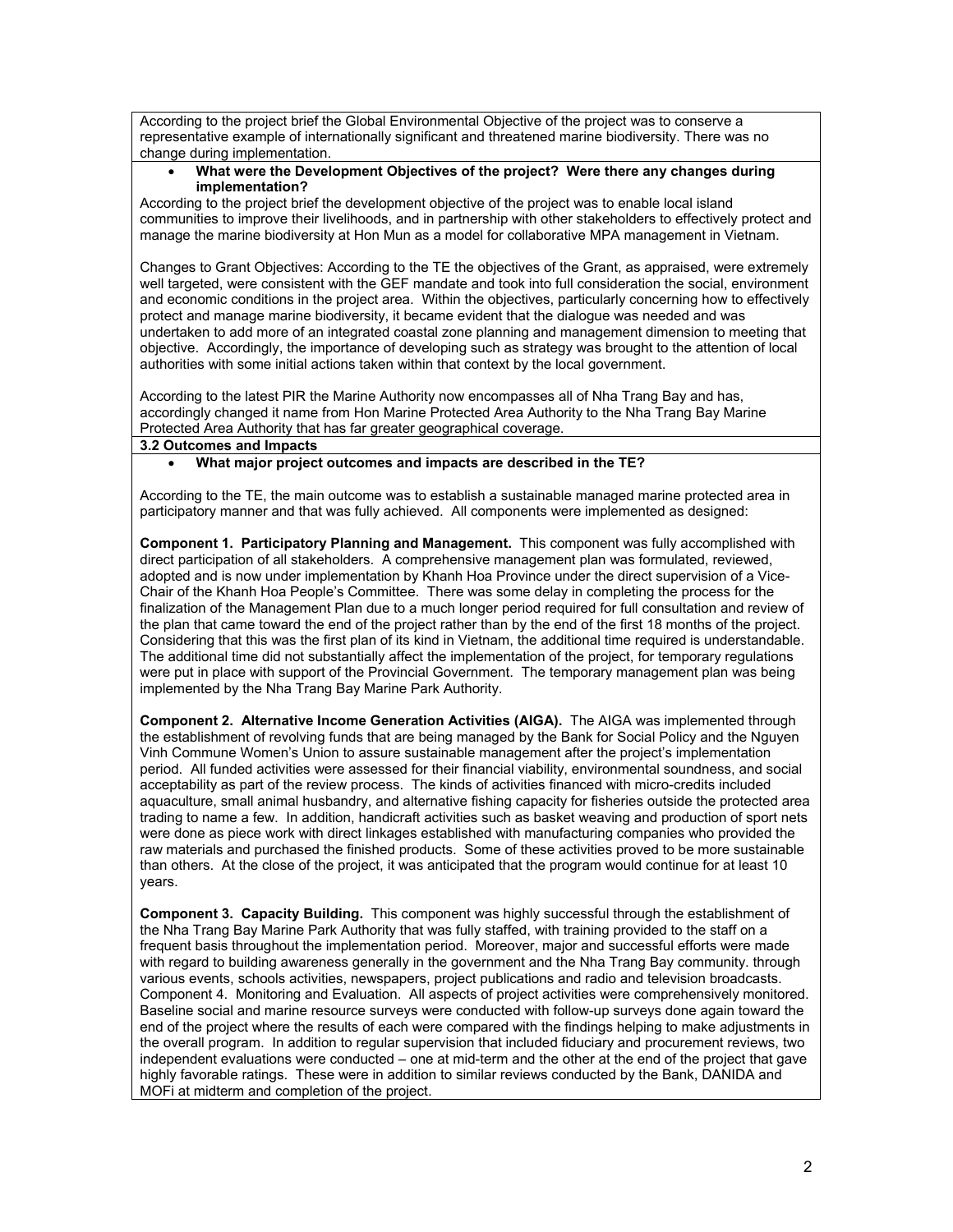# **4. GEF EVALUATION OFFICE ASSESSMENT**

# **4.1.1 Outcomes (use a six point scale 6= HS to 1 = HU)**

### **A Relevance** Rating: 6

The TE does not discuss relevance to global environmental priorities of the GEF, but the projects outcomes are consistent with OP2: Coastal, Marine and Freshwater Ecosystems and responds to the first three objectives of the Convention on Biodiversity (CBD) The TE states that the project was highly relevant consistent with Vietnam's development priorities as they pertain to natural resource management, particularly marine biodiversity. The project was the first of its kind in the country and thus a pilot project that in part was implemented to form the basis and methodology for the establishment of a system of 15 preidentified national marine protected areas as well as others initiated at the local government and community levels. The project was also fully consistent with the 1998 Bank Group Assistance Strategy for the period of FY1998-2002 when the project was formulated and started implementation in that it contributed to deepening the quality and sustainability of development through contributing to the share of the Bank Group involvement in rural development and natural resource management. It further remained consistent with the 2003-2006 Country Assistance Strategy in that it supported improvements in sustainable natural resource management through the development of a framework to enable community participation in natural resources management. The project was also consistent with the Bank's sector strategy toward the conservation and sustainable management of natural resources and biodiversity conservation as well as the seventh Millennium Development Goal to ensure environmental sustainability. It was also consistent with DANIDA's objectives regarding sustainable development and natural resource management. DANIDA was a co-financier with the GEF and Government of the project.

#### **B Effectiveness** Rating: 5

The project outcomes are commensurate with the expected outcomes as described in the project brief. According to the TE the highest international standards and experience were satisfactorily applied under the project that are consistent with the recipient's – IUCN – operational requirements and of tremendous benefit to the Nha Trang Bay Marine Park Authority that was established under the project. The Authority that was established under the project, thereby, had no prior experience as is the case with the rest of Vietnam. The purpose of the pilot project was to introduce effective management, community outreach, educational and scientific methods to the project. This was done through the engagement of key international experts who worked directly with the Authority's staff and scientists in the project area and engaged them in all project activities. In addition, international study tours were organized to other well established MPAs in the region that included pertinent provincial and communal staff as well as village leaders from the project area. The importance of applying high standards was well conveyed and adopted by Authority staff making this output highly satisfactory.

According to a GEF EO site visit in May 2006 the AIGA component was not effective. MPA project staff organized many public meetings and presented a list of income generation activities they believed would help income generation and help respond to income losses caused by the establishment of the MPA. A few households selected the operation of glass bottom boats for tourism. Thirty households decided on rattan weaving to increase incomes. Households were making 600,000 to 700,000 VND per month. The project provided subsidies to start-up business and prepared an exit strategy to gradually reduce the subsidies. However, transport costs to the mainland substantially increased and households could not make a profit. The thirty households stopped production. After much investment, most activities had benefit for the shortterm but were not sustainable. Stakeholders identified key issues that affected the improvement of local livelihoods. These included:

- Lack of awareness of diversification in income generation activities
- Lack of inclusion in the development of the tourist industry.

A major structural issue has been the effectiveness of the approach to the MPA in limiting pressures arising from developments outside the MPA boundaries, especially rapid urbanization and increasing tourism pressures. The extent of support for the MPA in the town and provincial governments is mixed, with pressures to de-regulate part of the MPA and signs of some unwillingness to limit the pressures beyond the MPA boundaries. There has been an increase in support for marine resource conservation in these political bodies that is a result of awareness activities from the project.

#### (See section 4.6.1 for more details of the site visit) **C Efficiency (cost-effectiveness) Rating: 5**

According to the TE the project achieved all of its planned activities, fully met its objectives and had a successful outcome. The project was satisfactorily implemented overall, achieving each of its planned developmental results within the planned time frame. There was some delay in completing the process for the finalization of the Management Plan due to a much longer period required for full consultation and review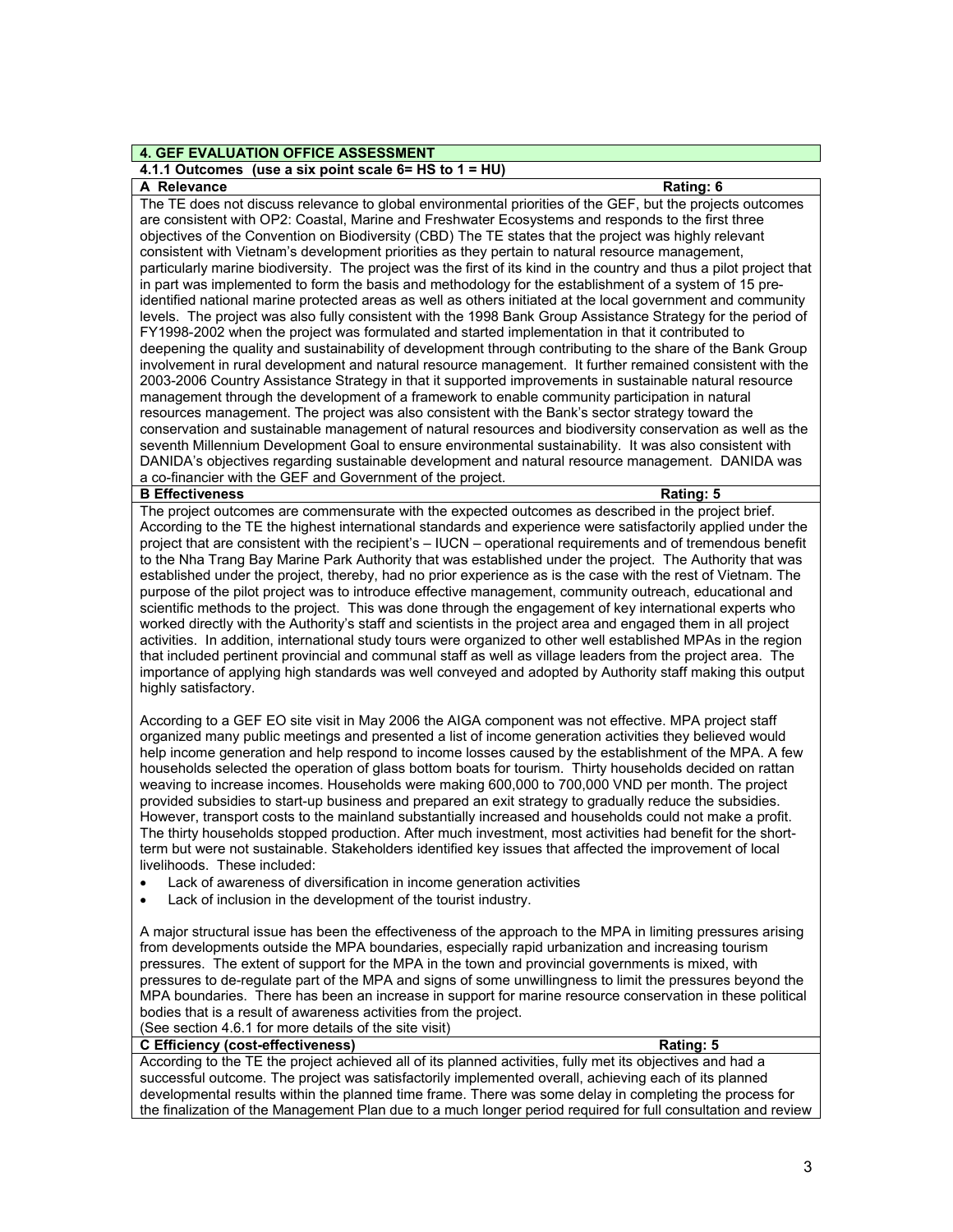of the plan that came toward the end of the project rather than by the end of the first 18 months of the project. Considering that this was the first plan of its kind in Vietnam, the additional time required is understandable. The additional time did not substantially affect the implementation of the project, for temporary regulations were put in place with support of the Provincial Government. The temporary management plan was being implemented by the Nha Trang Bay Marine Park Authority.

The TE states that the funding available under the project was effectively used. Some reallocation was required from the original plan and all was used to meet the objectives of the project.

According to a GEF EO site visit in May 2006 the AIGA component was not cost-effective as discussed above. After much investment, most income generating activities had benefit for the short-term but were not sustainable.

Furthermore, the MPA Authority has worked with local fishing communities to end destructive fishing practices and develop alternative livelihood activities. A large number of training programmes on alternative income generating activities have taken place and the project has attempted to establish a micro-credit facility. The approach has been mainly through formal training courses. Consultations with project staff and local stakeholders indicated that these were not frequent enough and were not followed up by activities to ensure that the skills and knowledge acquired could be used. (See section 4.6.1 for more details of the site visit)

### **4.1.2 Impacts**

The TE rated the Capacity Building impact Highly Satisfactory.

The capacity building dimension of the project is one of the more remarkable aspects and major achievements accomplished under the project. At the start of the project, a marine protected area was essentially a concept in the minds of the local Government, communities and other stakeholders. At the conclusion of the project, the Nha Trang Bay Marine Park Authority was fully staffed with trained personnel;, a management plan was adopted, a sustainable financing program was in place; public education programs were developed and broadcast with supporting material prepared; school curricula were developed; a visitoreducation center was established on Hon Mun island with displays describing the MPA at the National Institution of Oceanography in Nha Trang; and the fishing community was made aware of the importance of establishing the MPA for biodiversity conservation as well as for a critical habitat in which marine species, including commercial ones, could spawn, grow and repopulate the fishing grounds and areas. In addition, a number of national and international study tours were conducted to examine experience from other activities involving the establishment and operation of marine protected areas that involved government staff and community representatives. Two international meetings on marine parks and marine protected areas were attended by selected Authority and project staff with presentations made at each on the experience from the project. The experience gained from those trips was considered and adopted in the Nha Trang Bay marine park as appropriate.

**4.2 Likelihood of sustainability.** Using the following sustainability criteria, include an assessment of **risks** to sustainability of project outcomes and impacts based on the information presented in the TE. Use a four point scale (4= no or negligible risk to 1= High risk)

| A Financial resources                                                                                      | Rating: 4 |  |
|------------------------------------------------------------------------------------------------------------|-----------|--|
| According to the TE the project is highly likely to be financially sustainable. Income streams have been   |           |  |
| established for the Nha Trang MPA Authority. These include                                                 |           |  |
| "Hon Mun Service Charge", which generated 700 Million Dong in the period of 10/2004 – 8/2005.              |           |  |
| Plans for the implementation of the "Nha Trang Bay Sightseeing Fee" estimated to produce an income         |           |  |
| of \$120,000 per year. This fee was implemented in November 2005.                                          |           |  |
| Additionally, as the Nha Trang Bay MPA Authority is recognized as a Provincial Government Agency,          |           |  |
| the province is responsible for financial management and liquidity of the MPA Authority.                   |           |  |
| в<br>Socio political                                                                                       | Rating: 3 |  |
| According to the TE the main beneficiary of the project was Khanh Hoa Province that in collaboration with  |           |  |
| IUCN, established the Hon Mun Marine Protected Area and the Nha Trang Bay Marine Park Authority.           |           |  |
| Though the Province had virtually no experience with setting up and managing an MPA, the overall concept   |           |  |
| of the project fit well with the Government's interest and commitment to community-based, natural resource |           |  |
| conservation. The Hon Mun MPA was identified as one critical marine habitat of fifteen that have been      |           |  |
| identified in Vietnam for marine biodiversity conservation. It thus fit well with the national as well as  |           |  |
| provincial government's interests.                                                                         |           |  |
| Institutional framework and governance<br>C.                                                               | Rating: 4 |  |
| According to the TE the project is highly likely to be institutionally sustainable.                        |           |  |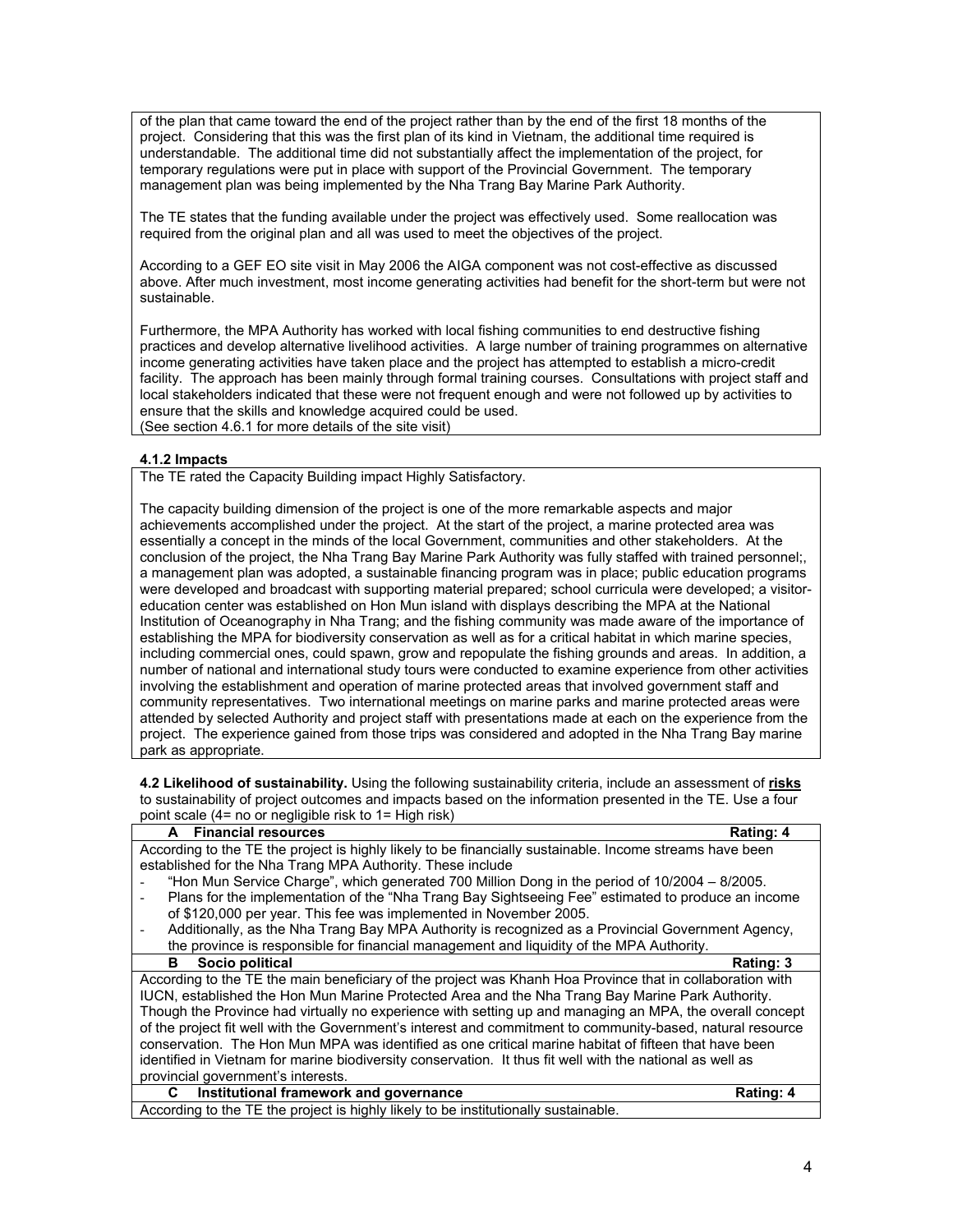- The Nha Trang Bay MPA Authority has been established by provincial decree at the level of a provincial department
- Nha Trang Bay MPA Authority is fully staffed
- An organizational structure has been approved and a budget has been provided.
- Staff members have been trained in various subjects related to Marine Protected Areas.
- Temporary regulations have been established and are in effect and being enforced by the MPA Authority

# **D Environmental Rating: 4**

According to the TE the project is highly likely to be environmentally sustainable. The establishment of Nha Trang Bay MPA Authority occurred at a time when the biodiversity values of Nha Trang Bay MPA had been severely compromised. The productivity of the eco-system was considered to be at a low level with little capacity for the system to restore itself. Thus, the establishment of Nha Trang Bay MPA has provided possibilities for environmental sustainability. These include:

- A significant reduction in the destructive fishing pressures on Nha Trang Bay;
- Establishment of areas where breeding stock of fish can re-establish in the core zones of the Bay; and
- Increase in the resilience of the habits of Nha Trang Bay, including the protection of internationally significant coral reef habitats.

# **4.3 Catalytic role**

### **a. Production of a public good**

According to the TE, the project raised awareness among the government staff and the Nha Trang Bay community through various events, schools activities, newspapers, project publications and radio and television broadcasts.

### **b. Demonstration**

According to the TE, the Hon Mun MPA Pilot Project has established the first comprehensive MPA in Vietnam and is a model for the development of MPAs in Vietnam.

#### **c. Replication**

According to the TE, as a model, between 2001 and September 2005, there has already been replication of the achievements to date. These included:

- Study tours to Nha Trang Bay MPA by other planned MPAs and PAs in Vietnam. These included visits from Cu Lao Cham MPA, Ha Long Bay Management Authority, Yok Don National Park and Kien Giang Province;
- Development of lessons learned document to provide inputs into the development of a National System of MPAs in Vietnam;
- Inputs into the National Steering Committee towards the development of a National System of MPAs; and
- Participation by senior staff from other MPAs, PAs and Government agencies in various training courses organized by the project on MPA planning and development. This included a comprehensive training program in December 2005 with 35 MPA managers from China, Cambodia and Vietnam participating in the training program.

Future anticipated efforts towards replication include:

- Plans for establishment of a national training centre in Nha Trang to disseminate the lessons learned from the Hon Mun MPA Pilot Project both in Vietnam and throughout the region;
- National training course on MPAs to be organized in Nha Trang in December 2005 using Nha Trang Bay MPA as a case study;
- Nha Trang Bay MPA will serve as a model for MPA development of the other 14 MPAs that are to be developed in Vietnam; and
- Mooring Buoy Team has been invited to provide training to install moorings in other MPAs in Vietnam. **d. Scaling up**

According to the TE the project was the first of its kind in the country and thus a pilot project that in part was implemented to form the basis and methodology for the establishment of a system of 15 pre-identified national marine protected areas as well as others initiated at the local government and community levels.

#### **4.4 Assessment of the project's monitoring and evaluation system based on the information in the TE**

# **A. M&E design at Entry Rating (six point scale): 5**

According to the Project Brief environmental and socioeconomic (baseline) monitoring will be carried out at the start of the project. Project performance will be monitored at several different levels consistent with the indicators and benchmarks defined in the Logical Framework Analysis. There will be evaluation missions at the end of Phases 1 and 2 to report independently to IUCN, the World Bank and Danida on progress with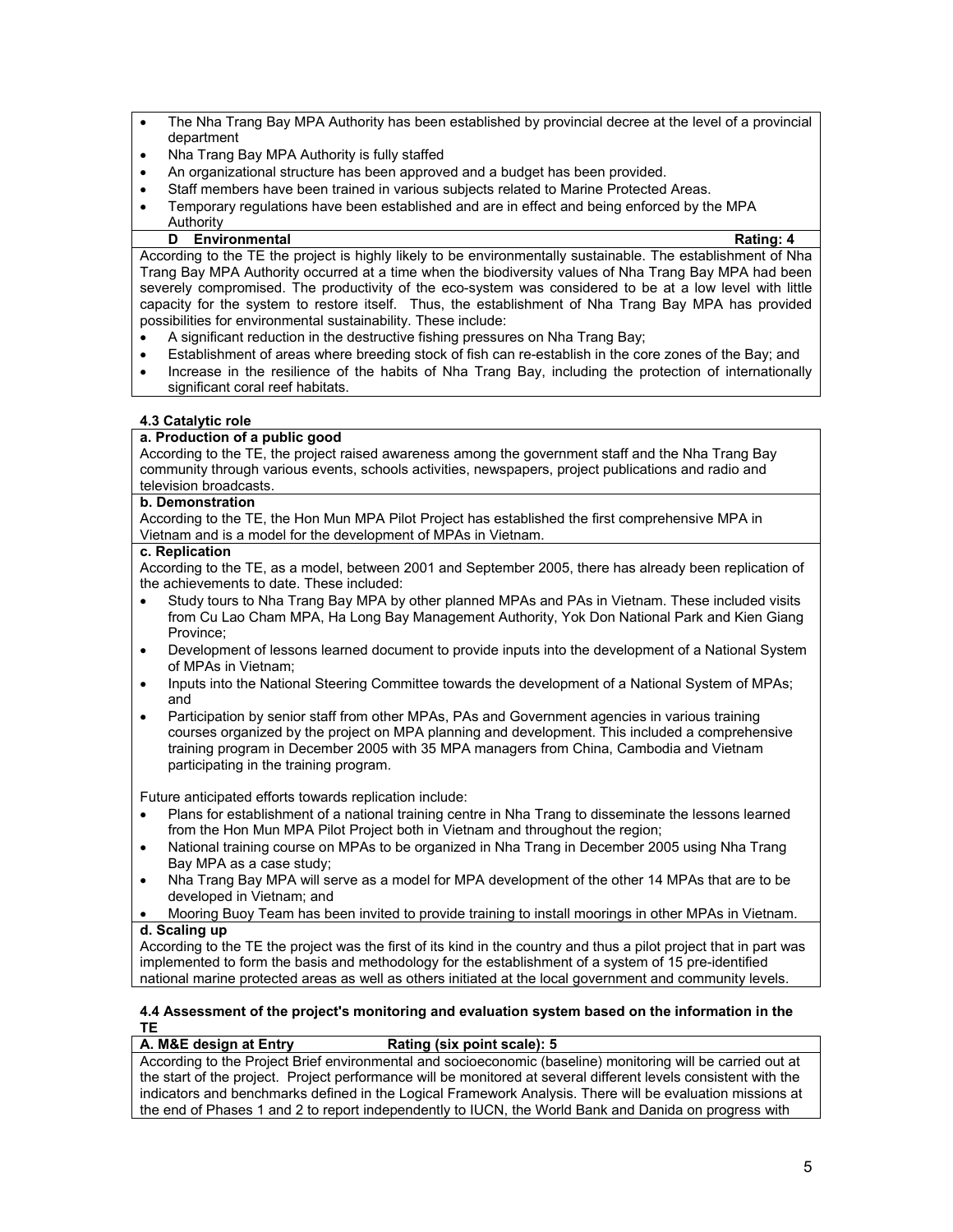project implementation against the defined indicators and benchmarks. The World Bank will be responsible for oversight of IUCN and ensuring and consistency with the Project Document and terms-of-reference.

At the local level the Khanh Hoa MPA Authority, working in partnership with village communities, will oversee enforcement, monitoring and review of the MPA management plan. Community-based coral reef monitoring activities will provide baseline and ongoing information to assess the status of reef-related resources. Performance of the MPA Authority will be monitored and evaluated through the Project Coordinating Committee, which is responsible for overseeing implementation of the MPA Management Plan.

There will be a major review of the success of AIG projects and of the Sustainable Financing Strategy in year 4 of the Project. This will feed into a process for review and revision of the MPA management plan.

The project brief includes indicators for the global objective, development objective and outputs. Some of these are vague and are difficult to measure. The indicators and the means of verification are appropriate and sufficient.

# **B. M&E plan Implementation Rating (six point scale): 5**

According to the TE monitoring and evaluation was considered on the following levels:

- **Community level:** The Village MPA Committees planned, monitored and evaluated the progress of project implementation. This provided useful feedback into the project's implementation plans and assisted in ensuring the project met the needs of local users;
- **Provincial level:** The Nha Trang Bay MPA Authority is a provincial agency. As such it reports to Khanh Hoa Province. Bank Supervision Aide-memoires were translated into Vietnamese and forwarded to the Khanh Hoa PPC. The Provincial Steering Committee held regular meetings and provided guidance and plans and activities;
- **National level:** The National MPA Steering Committee received reports from the Hon Mun MPA Pilot Project at each of its three meetings. In addition, a workshop was held in 2002 providing an update on activities;
- **IUCN:** As the Executing Agency, IUCN monitoring and evaluation controls were in place for technical, administrative and financial management. Regular accounts were maintained, audits conducted and technical reports reviewed. IUCN also commissioned two independent evaluations during the life of the project; and
- **PMU:** A project organizational structure was established and workplans developed for each Unit. Implementation was monitored through a weekly planning meeting. In addition, there were regular planning meetings to review quarterly, semi-annual and annual plans.

According to the TE all aspects of project activities were comprehensively monitored. Baseline social and marine resource surveys were conducted with follow-up surveys done again toward the end of the project where the results of each were compared with the findings helping to make adjustments in the overall program. In addition to regular supervision that included fiduciary and procurement reviews, two independent evaluations were conducted – one at mid-term and the other at the end of the project that gave highly favorable ratings. These were in addition to similar reviews conducted by the Bank, DANIDA and MOFi at midterm and completion of the project.

**C.1 Was sufficient funding provided for M&E in the budget included in the project document? Yes C.2 Was sufficient and timely funding provided for M&E during project implementation? UA** There is no information in the TE on sufficiency and timeliness of the funding for M&E.

**C.3 Can the project M&E system be considered a good practice?** Yes, but more details would be needed for knowledge sharing.

#### **4.5 Lessons and Recommendations**

Project lessons and recommendations as described in the TE

**What lessons mentioned in the TE that can be considered a good practice or approaches to avoid and could have application for other GEF projects?**

#### **The zoning process**

**Naming of zones**: A consistent approach should be used with the zones should be easily understandable not only for scientist, but also for local people. Care should be given with the use of the following terms:

- "core zone" can be called "no take" or "sanctuary zone;"
- "buffer zone" is a technical word and in use with local people and officials. Need to find an easier word for people to understand; and
- "transition zone" is a complex concept and easier words should be used to explain concept.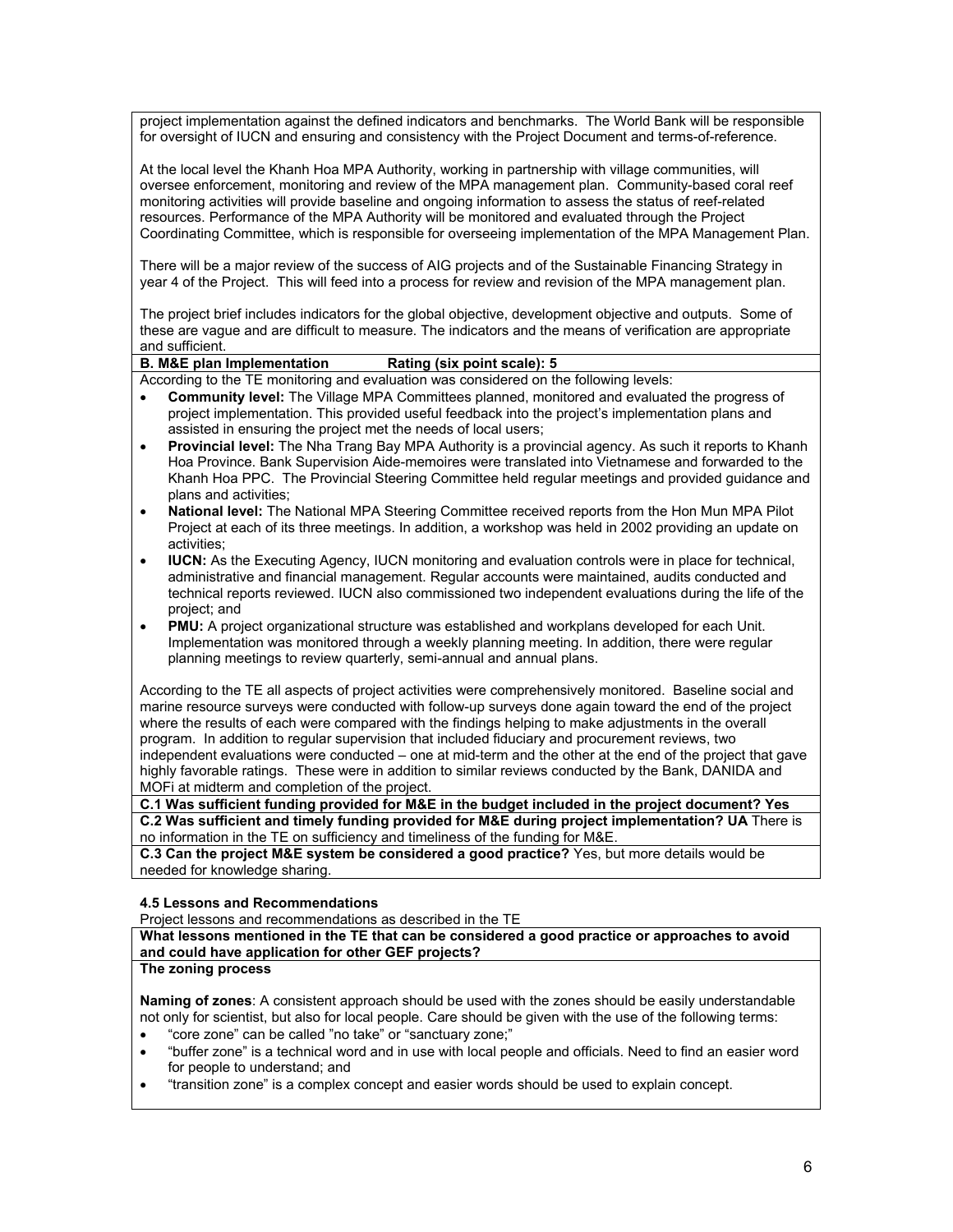**Ensuring representative habitats are protected** The zoning system should be based on research on the structure of coral reef communities and be flexible so as to include new zones as and if they are discovered.

**Balancing different uses:** The zoning of marine protected areas must balance between the need for protection and the need for uses by the local communities. In the Nha Trang Bay MPA, there was conflict over the location of the core zone. Discussions were held with local fishermen and agreement was reached to move three boundary markers approximately 30 meters. This resolved an issue that had created a problem over a period of 3 years. It is important to listen very carefully to the needs of all stakeholders and understand their issues so that a compromise can be reached.

**Intersectoral coordination is vital:** It is vital to manage both the landward and riverine influences entering the MPA.

- Need to link the seas of the MPAs together with the land-based PA system for MPA development.
- Rivers are the greatest threat to the health of Nha Trang Bay. Need to develop integrated catchment management approach to managing all water discharges
- Need to coordinate all activities within and adjacent to the MPA

#### **Addressing urgent issues in management**

**Mooring buoy establishment:** Mooring buoy installation should be conducted together with education and awareness program for local people; and should use appropriate technology for the implementation of the moorings to prevent damage to coral reefs

**Crown-of-Thorn Seastars (COTS)**: It is vital that these predators are removed to maintain the small amounts of healthy coral along the coastal area. They also provide an important opportunity for community involvement in MPA management.

- The removal of Crown-of-Thorn Seastars is vital to community involvement in MPA management:
- A system for positive action towards COTS removal should be identified and implemented. This scheme should not only focus on an annual collection period, but rather focus on continuous action; and
- Education and awareness activities are vital to a COTS removal program.

#### **Local involvement and benefit sharing**

- Need to continue to focus on the fisheries benefits that will accrue for users of the MPA in a period of 3- 5 years.
- Need to clearly identify the target group affected by zoning. For example in Nha Trang bay this is squid fishermen using light fishing;
- Access to credit is important for local people. Demonstrations and training should be provided before the provision of loans; and
- Need to think of new ideas, not only traditional approaches. These activities need to be at all scales from small through to larger scales.
- A percentage of the revenue generated from tourism should be channeled back to local communities to support development activities.

#### **Functional agency**

**Regulations, permits and enforcement:** A system needs to be developed for providing licensing and permits for activities such as fishing, tourism, land based development and discharge of waste. The roles of all agencies involved needs to be clarified.

Staff of the MPA Authority must be granted authority and the support required to enforce the regulations of the MPA. Lack of this authority and/or support significantly weakens the ability of the MPA Authority to implement its activities.

#### **Management Plan**

A comprehensive process should be established for the development of a management strategy that provides time and the opportunity for awareness raising and discussion between all participating agencies and stakeholders. The planning process should be comprehensive and take into consideration the needs of all the stakeholders. The Management Plan should clearly indicate the roles and responsibilities of the different agencies in the management of the MPA.

#### **Safe operation of tourism activities**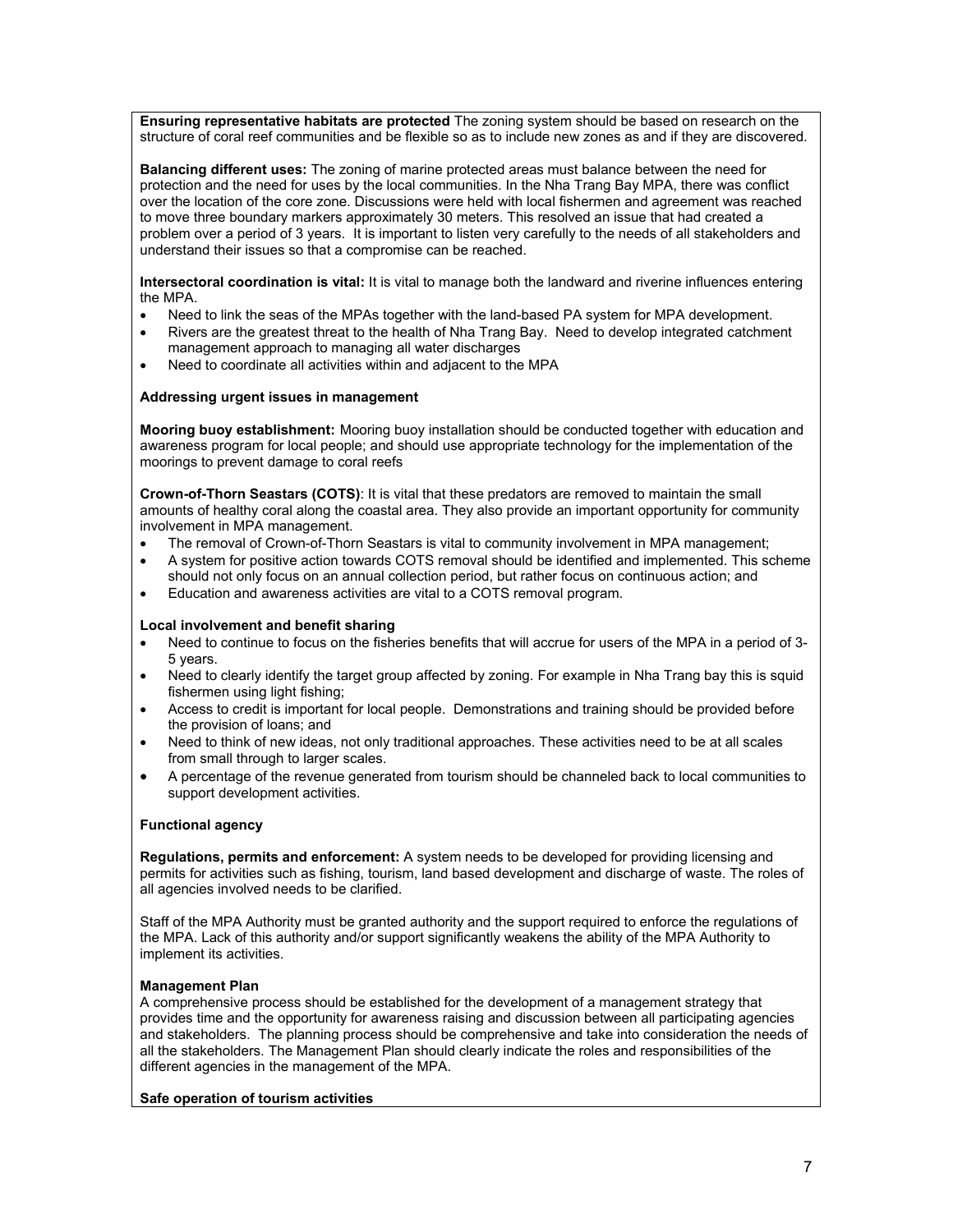Lesson learned: The Nha Trang Bay MPA Authority must work with other provincial agencies to ensure that all tourist activities are implemented in a safe and comprehensive manner.

#### **National framework is necessary for successful MPA**

**Legislative framework for local authorities:** Establishing management agencies at the provincial level is a difficult task. The legislation for MPAs should provide clear guidance for their planning, operation and establishment. It should include the following:

- Clear aims and objectives for establishment of the MPA; and
- Need for the roles and responsibilities for the province in the management and operation of the MPA

**Organizational structure and staffing:** There needs to be a clear definition of the roles of provincial agencies for MPA management. In particular, this should indicate the:

- Role of the Ministry of Fisheries in MPA planning and management
- Role of Provincial Level management Authorities, e.g. Nha Trang Bay MPA Authority
- Staffing structure for provincial level authorities

**Funding and financing:** The central government has a crucial role in defining the operation and activities of the management authority of the MPA Authority. In particular, this should focus on:

The provision of adequate financial incentives to the local level for the management of MPAs such as reserving fees collected as a result of the Authority's activities and earmarking them for MPA management needs. Supplementary financial support may also be needed.

**Planning framework:** Consistency in approaches to planning for MPA survey, designation and management will be able to be developed through a national system of MPAs. This should include:

• The process for management planning and permits should be specified in national policy and planning documents.

**Financial sustainability:** MPAs which are not accessible for tourism may not be able to generate funds directly. Thus, an alternative scheme including national and provincial level funding must be adopted. Nha Trang Bay is a major tourist destination and is benefiting from fees collected from those activities. **List (or if detailed summarize) the recommendations given in the terminal evaluation** 

The TE makes several recommendations which are summarized below.

IUCN should develops a post-project monitoring and support plan that could continue to provide inputs, most significantly of a technical nature to help with issues that could arise after the project closes and for which additional assistance would be needed

For the Government, and in this case Khanh Hoa Province in particular, financial planning for needs during and after the project should be initiated as early as possible, starting during project identification and preparation to assure smooth implementation and sustained operation.

It is critical that the Government body with the responsibility for the project and management of the MPA also recognize, consult with and engage all government agencies, including those of local municipalities such as the Nha Trang Government and local levels within the municipality (e.g., communes such as the Vinh Nguyen commune and villages) and other stakeholders that have an interest in coastal or marine resources in the vicinity of the MPA in the development and management of the MPA.

The main recommendation for the World Bank is to incorporate the knowledge gained on the importance of working with all stakeholders in an area where a MPA has been designated. For those, such as the one under the project which was the first of its kind under the project, the consultation process needs to begin and continue systematically at all levels and with all stakeholders, including fishers, other local village community members, private sector agencies and all related government agencies and departments. There also must be openness and flexibility with regard to the needs of the project as the on-the-ground realities are faced so long as the goal is to achieve the objective of the project. For a project of this kind that was firstly working within a new paradigm for the country and secondly with a complex of issues that required, in some cases, agreement at the national and provincial levels, particularly concerning sustainable financing, these factors need to be given adequate consideration in project design and follow through during implementation.

One specific recommendation to DANIDA would be to have more direct participation in supervision of projects of this kind to enable a first-hand understanding of project implementation. Without that, the main reliance is upon post-supervision briefings and documentation that does not always provide the clearest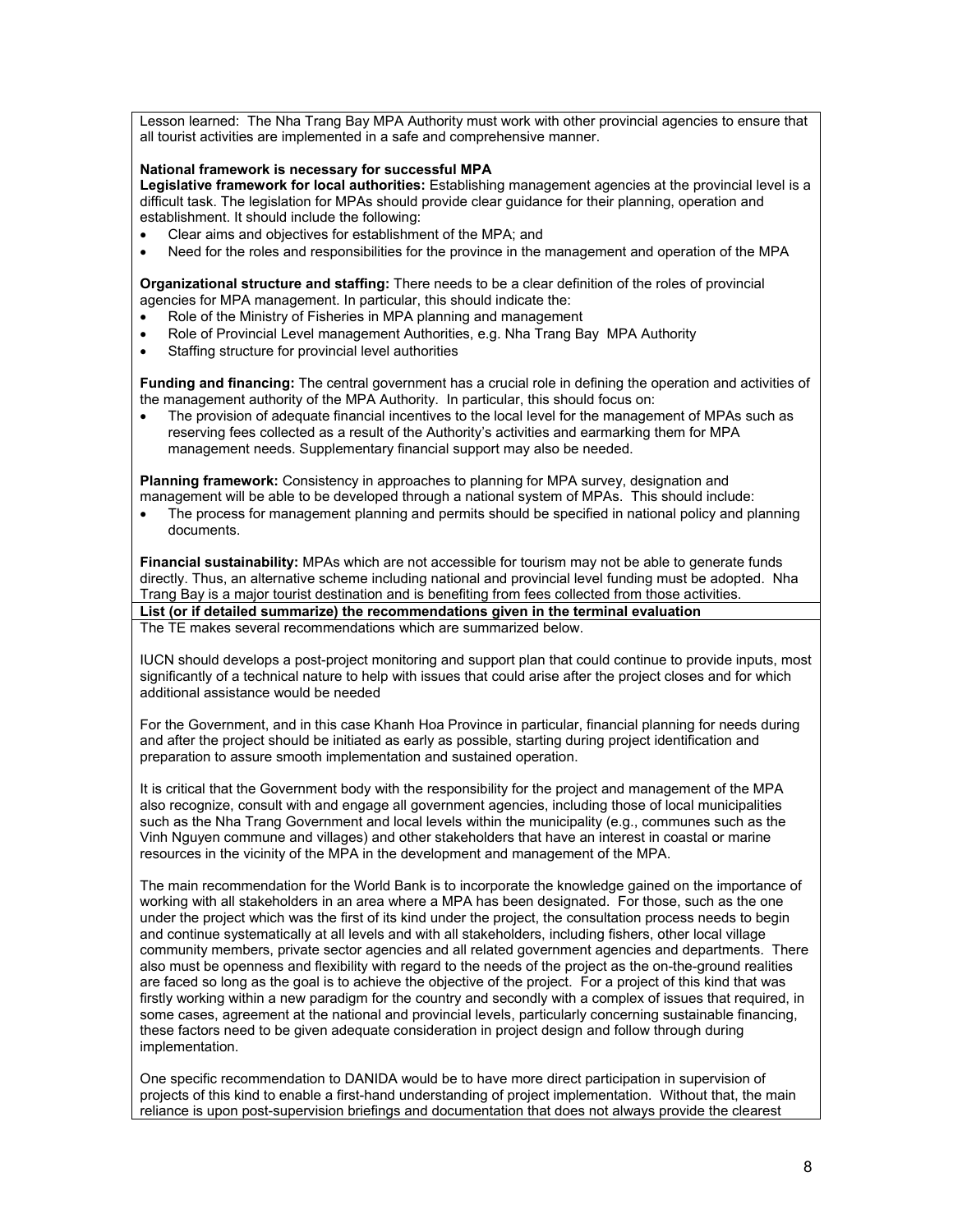insight into progress under the project. Also, DANIDA has considerable experience with projects of this kind that can be conveyed to the Grant recipient and Government counterparts as well as to the Bank team.

**4.6 Quality of the evaluation report** Provide a number rating 1-6 to each criteria based on: Highly Satisfactory = 6, Satisfactory = 5, Moderately Satisfactory =  $\overline{4}$ , Moderately Unsatisfactory = 3, Unsatisfactory = 2, and Highly Unsatisfactory = 1. Please refer to document "GEF Office of Evaluation Guidelines for the verification and review of terminal evaluations" for further definitions of the ratings.

#### **4.6.1 Comments on the summary of project ratings and terminal evaluation findings from other sources such as GEF EO field visits, etc.**

The project was visited by EO staff and consultants for the Capacity Development Evaluation in May 2006:

**The TE reports the following: Component 2. Alternative Income Generation Activities (AIGA).** The AIGA was implemented through the establishment of revolving funds that are being managed by the Bank for Social Policy and the Nguyen Vinh Commune Women's Union to assure sustainable management after the project's implementation period. All funded activities were assessed for their financial viability, environmental soundness, and social acceptability as part of the review process. The kinds of activities financed with micro-credits included aquaculture, small animal husbandry, and alternative fishing capacity for fisheries outside the protected area trading to name a few. In addition, handicraft activities such as basket weaving and production of sport nets were done as piece work with direct linkages established with manufacturing companies who provided the raw materials and purchased the finished products. Some of these activities proved to be more sustainable than others. At the close of the project, it was anticipated that the program would continue for at least 10 years.

#### **Meanwhile a site visit to Hon Mot Island and discussions about AIG reports the following:**

The island has a population of 300. Some households are making 4 mil. VND to 5 mil. VND per month from fishing and aquaculture but most households are below the MoLISA poverty line. However, the PPC has issued policy to exclude aquaculture from the MPA after 2010. Households dependent on aquaculture know about the policy but have no plan to change income activities or more out of the MPA. Households do not have land user rights certificates for their land, which also makes them vulnerable to changes caused by economic development.

MPA project staff organized many public meetings and presented a list of income generation activities they believed would help income generation and help respond to income losses caused by the establishment of the MPA. A few households selected the operation of glass bottom boats for tourism. Thirty households decided on rattan weaving to increase incomes. Households were making 600,000 to 700,000 VND per month. The project provided subsidies to start-up business and prepared an exit strategy to gradually reduce the subsidies. However, transport costs to the mainland substantially increased and households could not make a profit. The thirty households stopped production. After much investment, most activities had benefit for the short-term but were not sustainable. Stakeholders identified key issues that affected the improvement of local livelihoods. These included:

- Lack of awareness of diversification in income generation activities
- Lack of inclusion in the development of the tourist industry.

#### **Summary of project site visit:**

The Hon Mun Marine Protected Area (MPA) has been established off the coast of Nha Trang, one of the emerging beach tourism centres of Vietnam with the pressures on development and marine resources this suggests. Tourism-based pressures such as water sports, diving and recreational fishing and the rapid development of the town and nearby tourist facilities are added to longer-standing pressures from commercial and artisanal fishing to generate severe pressure on marine resources in one of the richest marine biodiversity resources of Vietnam. The project was established with the explicit intention of providing a model of MPA development for replication elsewhere in Vietnam. It aimed to preserve the coral reef, mangrove, seagrass and marine animal stocks of the MPA, as well as enabling local island communities to improve their livelihoods.

Capacity development has been central to the project's approach. The project assisted the MPA to establish the Khanh Hoa MPA Authority, to construct offices and other physical infrastructure for the MPA, to prepare a new management plan and to establish relations with local communities and other local organisations. The MPA Authority has worked with local fishing communities to end destructive fishing practices and develop alternative livelihood activities. A large number of training programmes on alternative income generating activities have taken place and the project has attempted to establish a micro-credit facility. The approach has been mainly through formal training courses. Consultations with project staff and